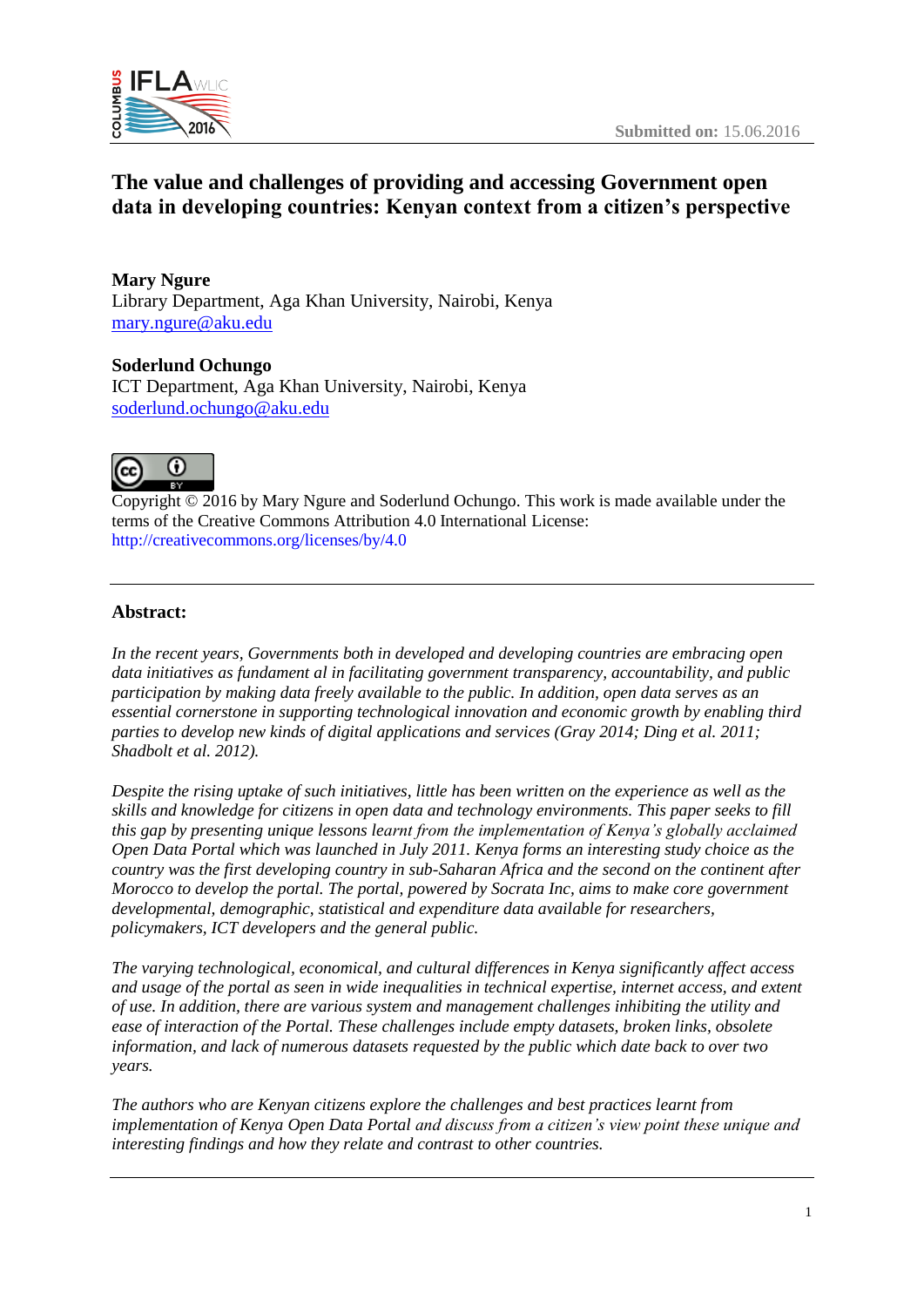### **1. Introduction**

Open data is based on the idea that some data should be made freely available to the public for use and republishing as needed without copyright, patents or other restrictions and thus anyone can freely access, use, modify, and share for any purpose (Auer et al. 2007). These initiatives have been embraced in recent years by governments both in developing and developed countries as an essential cornerstone in supporting technological innovation and economic growth. Open data helps facilitate government transparency, accountability, and public participation thereby enabling third parties to develop new kinds of digital applications and services (Brito 2008; Gray 2014).

Dataportals.org, an open knowledge project, listed 519 data portals around the world both in developing and developed countries as of May 2016. Some of the countries that have I implemented these initiatives span across the world including Japan, Kenya, United Kingdom and United States to mention but a few.

As the uptake of open data portals increase, an analysis of the skills, knowledge and experience of citizens in open data and technology environments is necessary. This paper interrogates from a citizen's perspective the Kenya Open Data Portal which was launched in July 2011.

### **2. Research objectives**

This paper seeks to explore from a citizen's perspective the challenges and best practices learnt from implementation of Kenya Open Data Portal and how these relate and contrast with other developing as well as developed countries. Further, as there are wide inequalities in technical expertise, internet access, and extent of use across the country; the varying technological, economical, and cultural differences in Kenya and how they significantly affect access and usage of the portal will be discussed in this article with an aim of benchmarking with developed counties.

### **3. Research methods**

The research method employed is an exploratory case study of Kenya Open Data portal conducted using a participatory focused research approach. The case study presents a detailed discussion of the implementation of the portal focusing on the challenges and best practices for successful implementation from a citizen's perspective. The authors are Kenyan citizens and this paper represents their analysis and summary.

#### **4. Findings and Discussion**

### **4.1 Introduction to Kenya Open Data Portal**

Kenya Open Data portal has been globally acclaimed as the country was the first developing country to have an open government data portal, the first in sub-Saharan Africa and second on the continent after Morocco. The initiative which was launched in July 2011 has been widely acclaimed globally as one of the most significant steps Kenya has made to improve governance and implement the new Constitution's provisions on access to information. The Kenya Open Data Portal, a project of the ICT Authority, is powered by Socrata Inc and is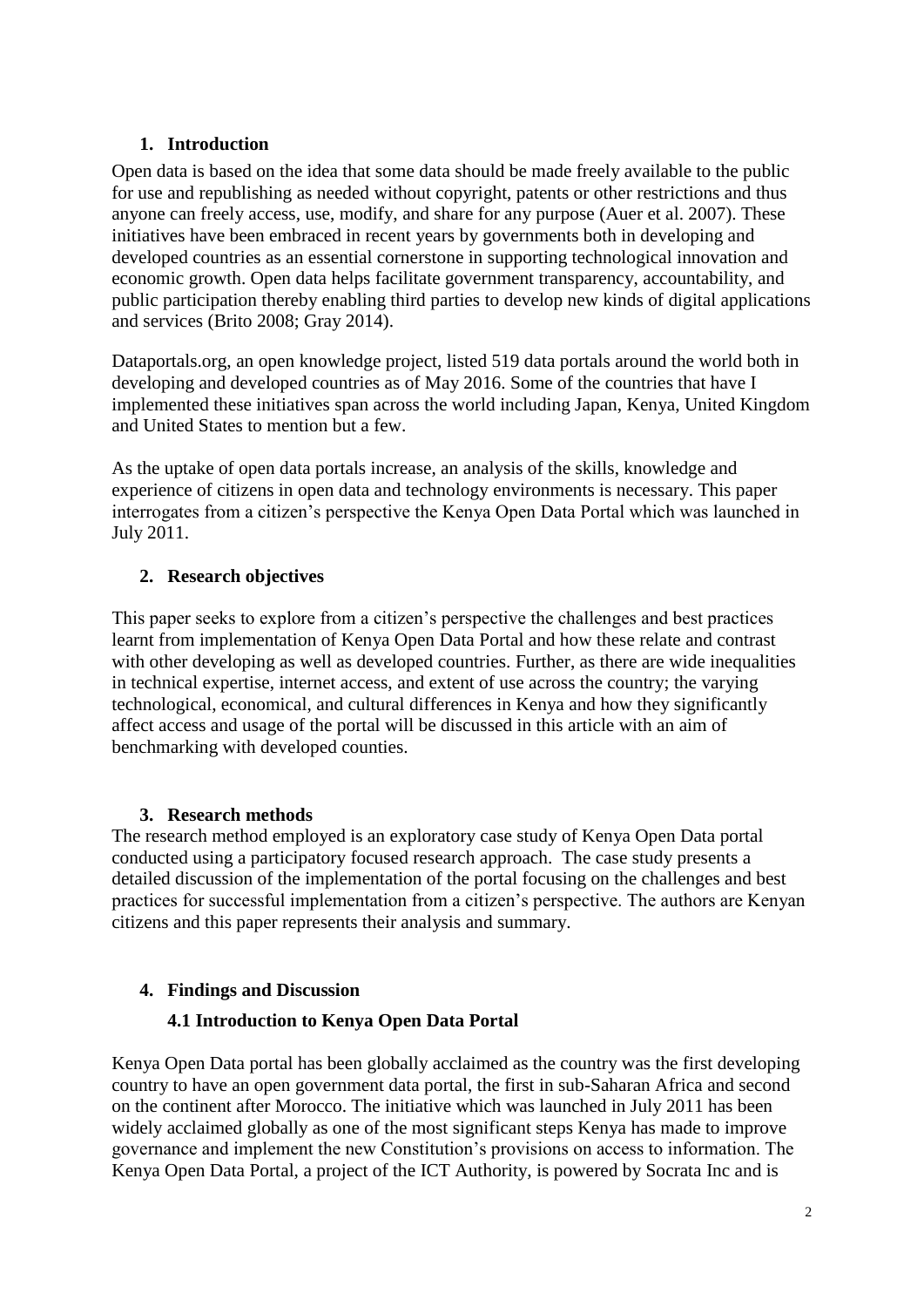available at [https://opendata.go.ke/.](https://opendata.go.ke/) The portal makes Public Government datasets accessible for free to the public in easy reusable formats, supporting the Government's drive to proactively inform citizens and be accountable. This is in line with the goal of opendata.go.ke which is 'to make core government developmental, demographic, statistical, and expenditure data available in a useful digital format for researchers, policymakers, ICT developers and the general public' through a single online portal. The data made available is key to improving transparency; unlocking social and economic value; and building Government 2.0 in Kenya.

As Kenya citizens have varying technological, economical, and cultural differences; the authors will investigate the effect of these variations on access and usage of the platform. The challenges and best practices from a citizen's perspective and how these relate and contrast with other countries are discussed.

#### **4.2 Analysis of the Kenya Open Data portal from citizen's perspective**

This paper will interrogate from a citizen's perspective the Kenya Government open data portal based on Open Government Data Principles which include complete, primary, timely, accessible, machine process able, non-discriminatory, non-proprietary, and license-free. These principles were developed in 2007 during a meeting held in Sebastopol, California, by 30 open government advocates in a view to develop a more robust understanding of why open government data is essential to democracy (opengov.data.org n.d).

Before delving into an analysis of each of these principles based on Kenya open data portal, we briefly discuss a general outlook of the portal from a citizen's perspective. The portal, accessible at<https://opendata.go.ke/> as earlier noted has menu items which include Home, Data catalog, County data, Open Budget, Suggest Data and Open data blog which are all easy to interact with.

### **a) Data Catalogue**

This is the first tab after the home page and gives information on different sectors of interest; Agriculture, Economy and Finance, Education, Energy, Environment, Finance, Governance, Governance and Justice, Government accounts, Health and social data, infrastructure, population, water and sanitation. The two main notable miss-outs are politics and religion. A comparison with the US government open data [\(https://www.data.gov/\)](https://www.data.gov/), they has some other specific data sets; Science and research, Consumer, Public safety and Manufacturing. The one main data sets in the US open data is the applications page that gives the user an opportunity to download an app to help in finding items of interest such us banks, fuel stations, food stores, iCitizen etc.

For quick navigation the data is filtered into recently added, most relevant and mostly accessed. The main items under most relevant are local authority expenditures, county age pyramids, county per capita and county urbanization. It is not clear how these were picked as most relevant but having had the implementation of a new constitution in 2010 creating a devolved government, it is understandable that county news could be the most relevant news as it is a new concept in the country and many web users would like to get information about the counties. In all of the sectors above, there is relevant information uploaded on the site. However, in the Governance and Governance & Justice sectors, one wouldn't know the difference until you look at the type of datasets fed into the section.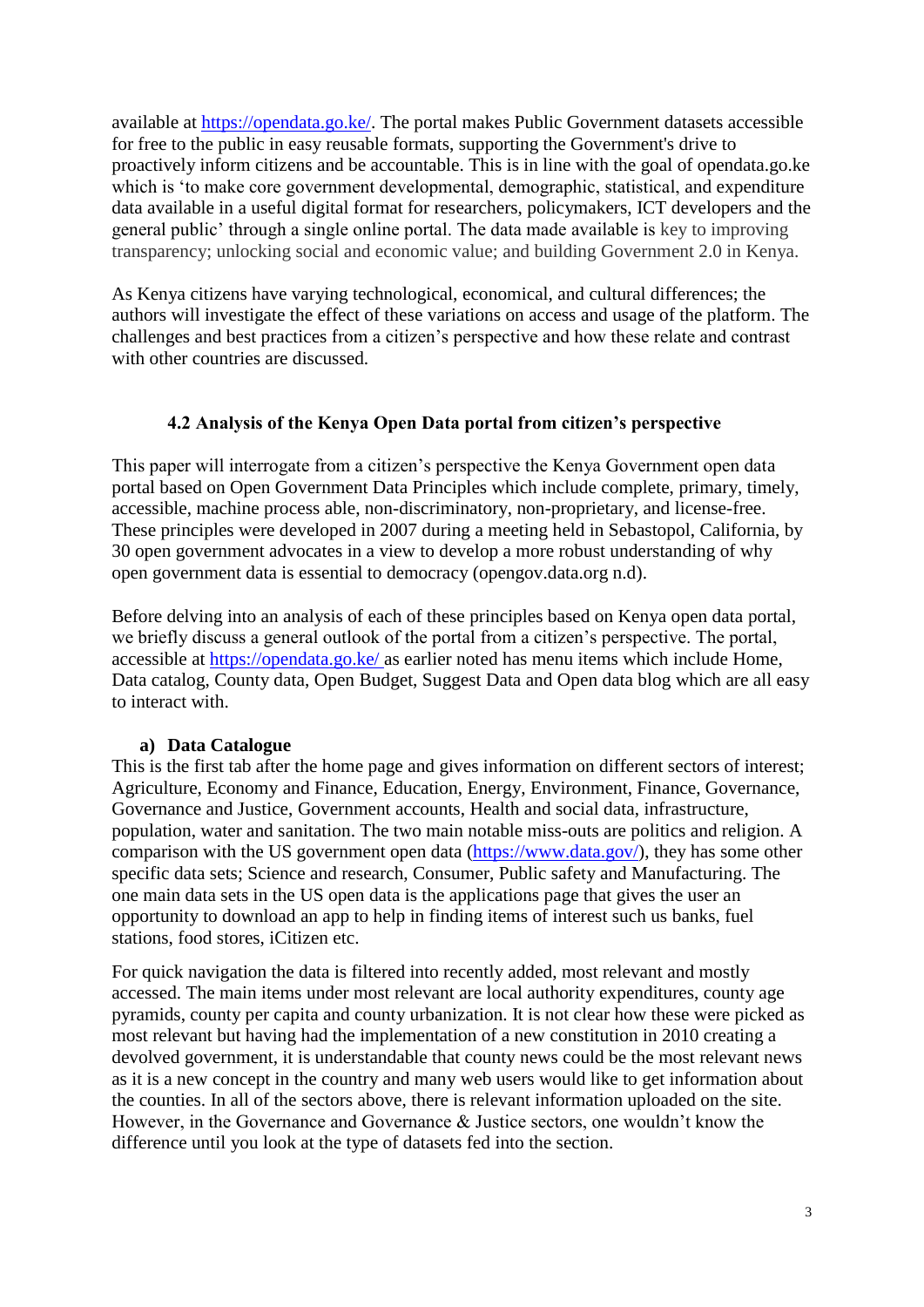The infrastructure sector got more views of over 1000 and mainly concentrating of traffic incidences, road accidents and General Transit Feed Specification (GTFS).

### **b) County Data**

There are forty seven counties in Kenya having been split from the previous eight provinces. The County is headed by a governor who is the custodian of the devolved functions of government and service to the public. On the site, there are only 46 counties indicated. Migori County is missing on the list and it not clear if it was missed during the linking of pages or at the time of creating the web page altogether. The county tabs have almost similar relevant news. About 90% have local authority expenditures, per capital, county urbanization and age pyramid as a standard news item. Apart from Kiambu County that gives more on funds committed, planned expenditure and revenue projections. Nandi County gives more information about water points and Kisumu other details on health facilities, water points and schools. Nairobi County as one would expect to get mote data sets, have only GTFS matatu routes, health facilities and Rift Valley Railway data.

One would expect to find the county government profiles, brief details of the leaders, and the ministries in charge. A link to the county website would held the viewer navigate to the other sites easily.

### **c) Open Budget**

This page purely contains financial figures in terms of the budget. The data contained here are easily understood since they are divided into useful filters. One can either get the allocated budget by Ministry e.g. Ministry of Health or by program e.g. Rail transport, or by sub program e.g. Construction of roads and bridges and lastly by the source of fund e.g. global fund. One can also see which program or sub program have the lion's share of the allocation and who is the main funder of the Kenyan projects.

#### **d) Suggest Data**

This is an interactive page where users can suggest what type of data they are looking for, if they didn't find it or if it is in a format they did not like. This is a very important tab both for the user and the administrators. The administrators will be able to know if the users are finding it easy to find data as they will only have suggestions on new datasets rather than having to show where the data resides. The user will be able to gauge if the administrator looks at the website, updates the data as well as work on the suggestions.

For example, a user queried about the most recent list of schools and the response was done within the month;

*User: An updated version of schools database in Kenya and their details on teacher and pupil numbers. 2007 is 9 years ago and the data in your portal was collected in 2007.*

### *Is there any recent version?*

*Admin: this dataset is already available under the education category, please check under [https://opendata.go.ke/browse?category=Education.](https://opendata.go.ke/browse?category=Education) Reach us for further assistance.*

*User: According to the title it is clear that it was collected by Ministry of education during their school mapping database project in 2007.Is there a more recent data because 2007 is 9 year ago?*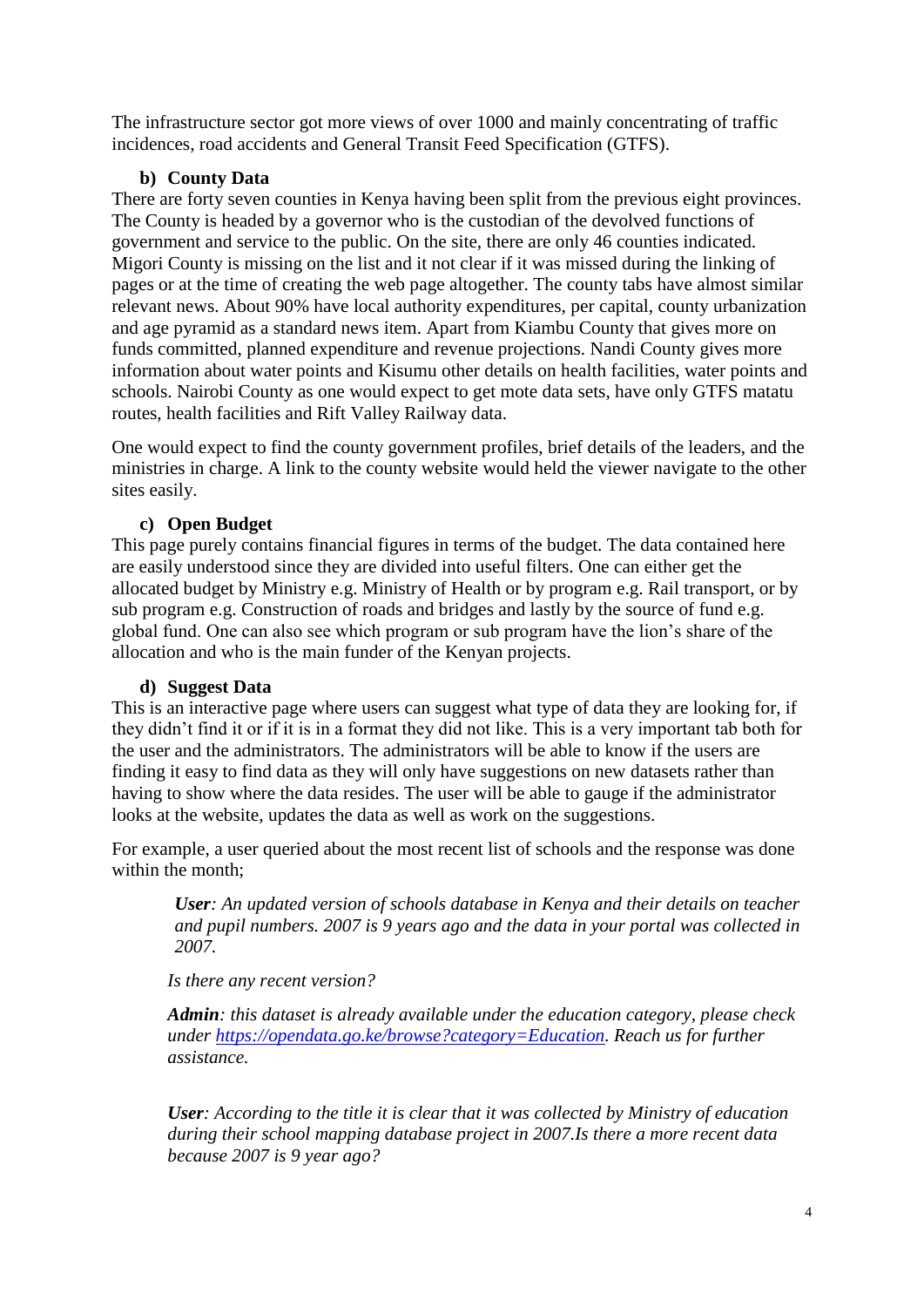*Admin: I understand your confusion and want to assure you that the data is from 2007 but was updated with 2014 data early this year. 2014 is the last year the ministry of education carried out a survey of various education indicators, schools being one of them. We are yet to change the name of the dataset because we are struggling with the implications that will have to APIs that use the dataset. Kindly, look at the date created which indicates January 27th, 2016 to clear your doubts. Please reach us for further assistance.*

But there are also cases where there are no reply for months. A case in point is a user logged an enquiry about local radio stations mainly those in the slum area on July 11, 2011. By the time this article was being submitted, there is no response to the user. This should be public knowledge data and in coordination with the communication ministry that deals with licensing of broadcasting stations, the information should be availed as requested or at least give a lead to where the user can find the information.

There have been a lot of suggestions in the last 2 years. Most of them are open and with no comments. As indicated on the county data, Migori County is missing. In a means to find how quick the administrator will deal with the issue, the authors have left a suggestion on the page. The system has been set such that the suggestions from users will only appear after approval from the administrator as shown in Figure 1 below. Meaning, the administrators always see and read the suggestions.

| YA<br><sub>Data</sub>      |  | Home Data Catalogue (27) County Data Open Budget Suggest Data Open Data Blog                                                     |  |  |
|----------------------------|--|----------------------------------------------------------------------------------------------------------------------------------|--|--|
| <b>Dataset Suggestions</b> |  | Your suggestion has been received and is in the moderation queue. It will appear on this page once an administrator approves it. |  |  |

*Figure 1: Data Set Suggestion*

It is good to note as seen in Figure 2 below that the data request was acknowledged within two hours and that the data set was approved and added within a week.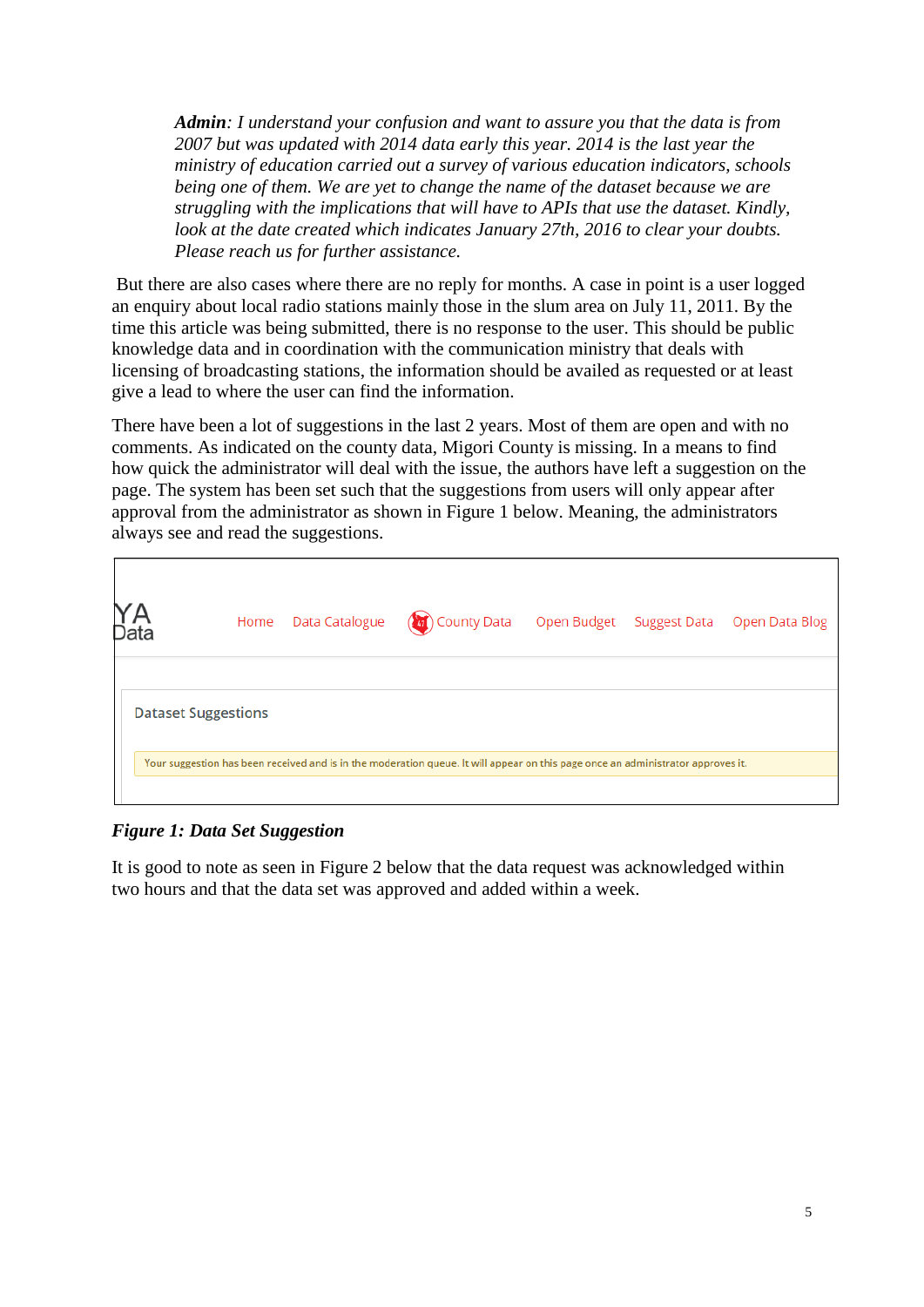| $\otimes$ $\blacksquare$<br>C     https://opendata.go.ke/nominate/5993<br>●<br>$\leftarrow$ $\rightarrow$                |                        |                                                         |  |  |  |                |                                          |  |
|--------------------------------------------------------------------------------------------------------------------------|------------------------|---------------------------------------------------------|--|--|--|----------------|------------------------------------------|--|
|                                                                                                                          |                        |                                                         |  |  |  | Sign Up Log In |                                          |  |
| <b>JENYA</b><br>PopenData                                                                                                | Home<br>Data Catalogue | (b) County Data Open Budget Suggest Data Open Data Blog |  |  |  | How To Guide   | More $\blacktriangleright$               |  |
|                                                                                                                          |                        |                                                         |  |  |  |                |                                          |  |
| <b>County Data</b>                                                                                                       |                        |                                                         |  |  |  |                | 4 Back to Dataset Suggestions            |  |
| Rating: 0                                                                                                                |                        |                                                         |  |  |  |                |                                          |  |
| New<br><b>Description</b><br>Migori County is missing on the county list. They are 46 counties instead of 47. Please add |                        |                                                         |  |  |  |                |                                          |  |
|                                                                                                                          |                        |                                                         |  |  |  |                | Submitted by S M Ochungo<br>May 10, 2016 |  |
| <b>Comments</b>                                                                                                          |                        |                                                         |  |  |  |                | <b>Add Comment</b>                       |  |
| A.A SM Thank You, Will work on it and approve this suggestion once the correction has been included Good Evening.        |                        |                                                         |  |  |  |                |                                          |  |
| Reply Inappropriate                                                                                                      |                        |                                                         |  |  |  |                |                                          |  |
| 17 hours ago                                                                                                             |                        |                                                         |  |  |  |                |                                          |  |
|                                                                                                                          |                        |                                                         |  |  |  |                |                                          |  |

### *Figure 2: Dataset request acknowledgement*

### **e) Open Data Blog**

This page has blogs from the administrator on several topical issues. In discussion, the portal is easy to navigate and the information has been availed plain for easy understanding. The hyperlinks open in another tab ensuring that the user does not lose the navigation trail. The search button makes it easy to search a particular key word in a sector, however, it now not search the whole site for that particular key word. The users have a page to raise queries on data sets they have not found on the site.

The data sets and information currently uploaded on the site and those that are in the process on upload either as new data sets of updates will help individuals, partners and funders to make informed decisions on the projects or initiatives they would like to undertake. For instance, data on Economic survey 2016 makes one understand the economic growth of the sub-Saharan Africa, inflation rates. Employment and such data. Indeed from this survey you could realize the areas that informed the selection of data sets used on the site. Even though not all the data sets of information are available on the portal, there is an avenue of suggesting the required data. For example manufacturing, consumer habits and trends, Security and safety, where to find what etc.

### **4.3 Analysis of the portal based on open government data principles**

For an Open government data initiative to be successful, it is paramount that it meets the laid down fundamental open government data principles (complete, primary, timely, accessible, machine process able, non-discriminatory, non-proprietary, and license-free) without which it would not be effective, transparent, and relevant to citizens. These principles specify the conditions public data should meet to be considered 'open' and in line with this, the challenges and best practices based on these principles are discussed in the sections that follow as they inform key best practices for successful implementation of open government data initiative (opengov.data.org n.d).

### **4.3.1 Complete**

This is based on the premise that '*All public data is made available. Public data is data that is not subject to valid privacy, security or privilege limitations.*'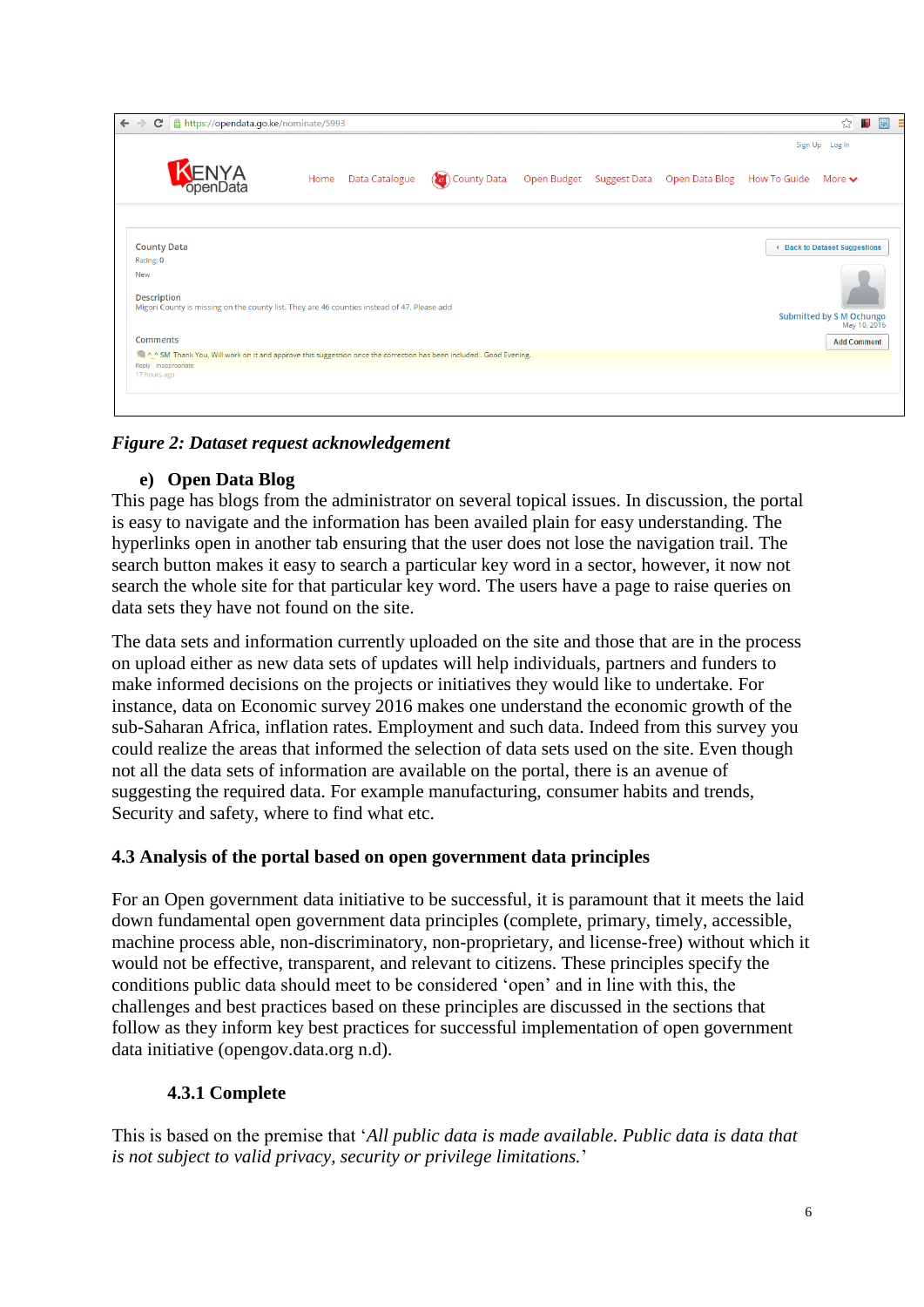This principle would therefore help interrogate the utility of the site in terms of availability of all needed data. Four years since the initial launch, the Kenya Government open data portal as noted on the site continues to actively supply the public with datasets from Government ICT Infrastructure in addition to supporting the digitalization of Government records and processes for future upload. However, a look at various topics such as population, education, Constituency Development Fund (CDF), expenditures, and many others indicated 'no results' upon opening the pages. This is despite the counter indicating available data such as population which had indicated '240'. This therefore indicates that the 'complete' principle has not been met.

On the other hand a number of links to external sites such as Kenya Law Reports and Parliament; and Government Tenders and [Procurement](https://www.opendata.go.ke/Governance/Government-Tenders-Procurement-/qtss-er2d) among others were either broken or had information which was last updated backing date to over 5 years ago. The later for example had both. In order to make sure that all required data by public is available, it is important to ask on what informs the datasets. An additional principle, *designed with public input*, as noted by Association of Government Accountants' Recovery and the Transparency Initiative (Annual CFO Survey) (2009) and Sunlight Foundation Open Data Policy Guidelines (2012) rightly argues that 'the public is in the best position to determine what information technologies will be best suited for the applications the public intends to create for itself.' Public input is therefore crucial to disseminating information in such a way that it has value' (opengov.data.org n.d). Kenya's portal allows this through 'Suggest data' page, an interactive page where users can suggest what type of data they are looking for and whether it I available in the desired format.

### **4.3.2 Primary**

This principle notes that 'd*ata is as collected at the source, with the highest possible level of granularity, not in aggregate or modified forms.'* As noted on the portal, this has been achieved by providing something for everyone including 'maps to start exploring, interactive charts and tables for a deeper understanding, and *raw data* for technical users to build their own apps and analyses.'

### **4.3.3 Timely**

This principle is based on the argument that 'd*ata is made available as quickly as necessary to preserve the value of the data.'* This would therefore mean the need to avail current data as well as any data as may be requested by the public as quickly as possible as this would citizens in making decisions. A look at the site indicated numerous dataset suggestions from the public but with some having remained open even after over two years of such requests. Where such requests were indicated as approved, they were lacking a link to where such data has since been uploaded or expected date when such would be made available to the public.

It is great to have a blogs page on the portal where the public can engage with the portal administrators. However, there is very little interaction seen on the blogs which then begs the question of whether the topics in the blogs are of interest to the general public and whether citizens do actually know of the existence of the platform and if no, how best to publicize the portal. Further, though there is a suggest data page that allows users to suggest the data they would wish provided, a critical look.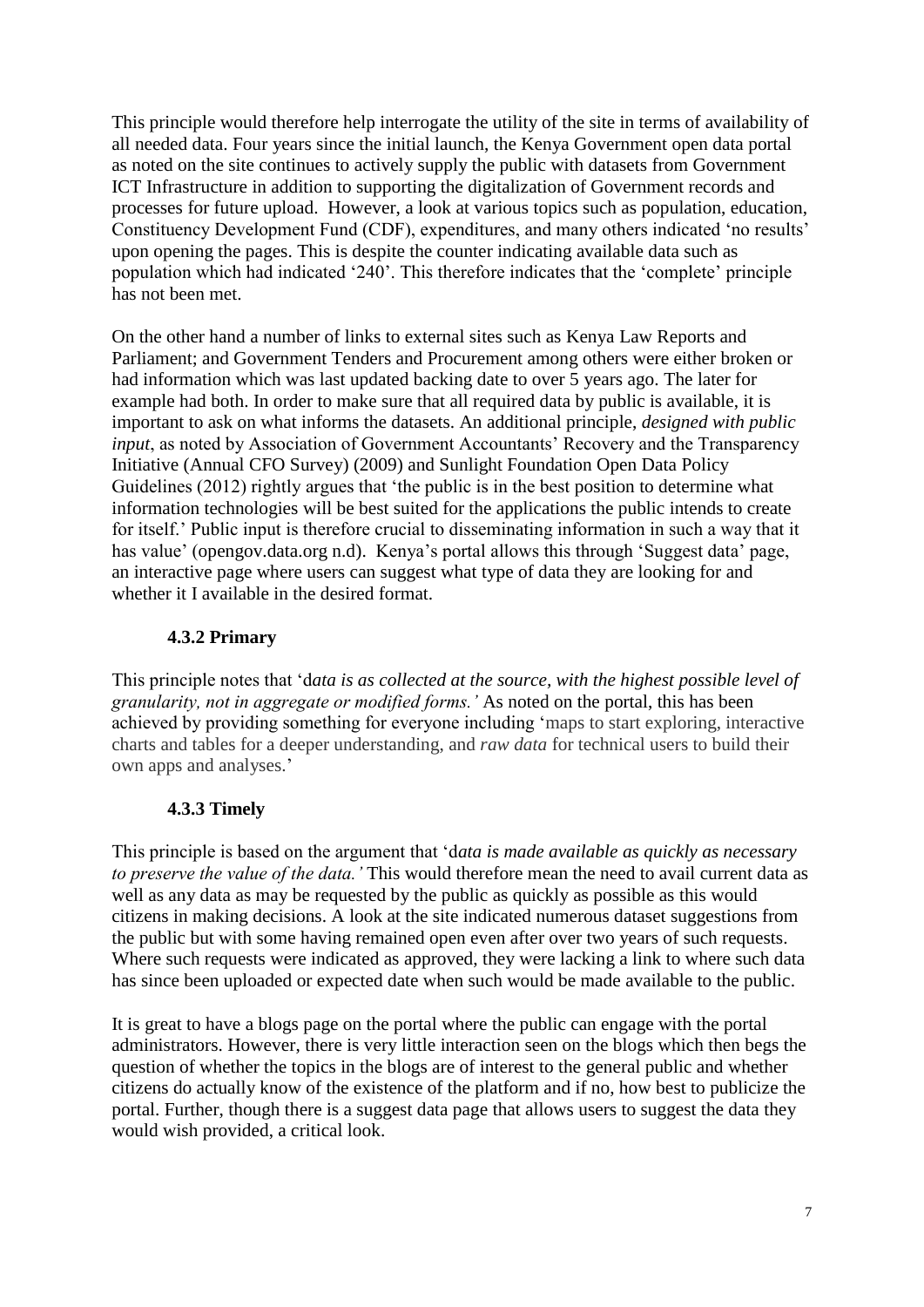There is need for dedicated portal administrators to help respond to user queries and not only acknowledge requests for data from the public but act on the same to make such data available online. This principle is well summed up in noting that the compliance of these principles must be reviewable in the sense that 'a contact person must be designated to respond to people trying to use the data.'

Indicates numerous dataset suggestions from the public which remain open for over two years of such requests. At the moment, where such requests have been approved the approval note has been used to simply note that such data though currently unavailable will be made available in future. It would be ideal to have the approved note with a link to where such data has been uploaded or details of when such data shall be made available. It is also difficult to gauge the currency of information on the portal as some reports are periodical. From a random check, there are always some uploads on different topics and sectors each month. From the admins responses on user queries, it appears they constantly monitor the portal and presumably upload latest data as soon as they find it. The blogs also show monthly activities from the admin. Since the ICT authority is the host and not a data generator and depends on other arms of government of sectors to provide data, maybe it would have been more appropriate to have the Kenya Bureau of Statistics be the administrator and the ICT authority be the host and facilitators. But like in most scenarios, the initiators of projects tend to hold on to it.

#### **4.3.4 Accessible**

This principle is based on the argument that '*data is available to the widest range of users for the widest range of purposes.'* The platform which is a strategic partnership with Socrata I'nc is noted to 'deliver open data to the public through a unique user-friendly platform that allows for visualizations, multi-format downloads and API access for software developers.' Indeed, the architecture of the portal is user-friendly in the sense of good layout and well displayed main menu items which include Home, Data catalog, County data, Open Budget, Suggest Data and Open data blog which are all easy to interact with. Further, the portal is well indexed on search engines such as Google which makes the portal discoverable from data searches. In addition, the portal has data less pages which make data easier to explore and visualize. Integration of Open Budget App (www.budget.opendata.go.ke) for releasing budget data through and further having plans in place to automate data updates and adopt a developer ready data scheme (that will be the default standard of release) to enable better API connectivity and relevance would serve to enhance accessibility of data from the portal once successfully implemented.

Kenya records wide inequalities in technical expertise, internet access, and extent of use across the country with rural areas which have limited or no electricity and internet connections being hugely disadvantaged. The current uptake of mobile phones with internet has however greatly helped in access of such portals from anywhere anytime as citizens who would wish to access such government information are scattered across the country. Data hosted on the portal has been downloaded over half a million times with over 2.5 million views since initial launch in 2011 as noted by the site administration. Nevertheless, in a country where over 10% of the population are on social media, it is of concern to note that the access and the activities on the Kenyan Open data is relatively low. For instance, 2016 Economic Survey data which would be considered quite useful to the public which was uploaded on  $9<sup>th</sup>$  May 2016 had only one view by the  $12<sup>th</sup>$  of May 2016. There is therefore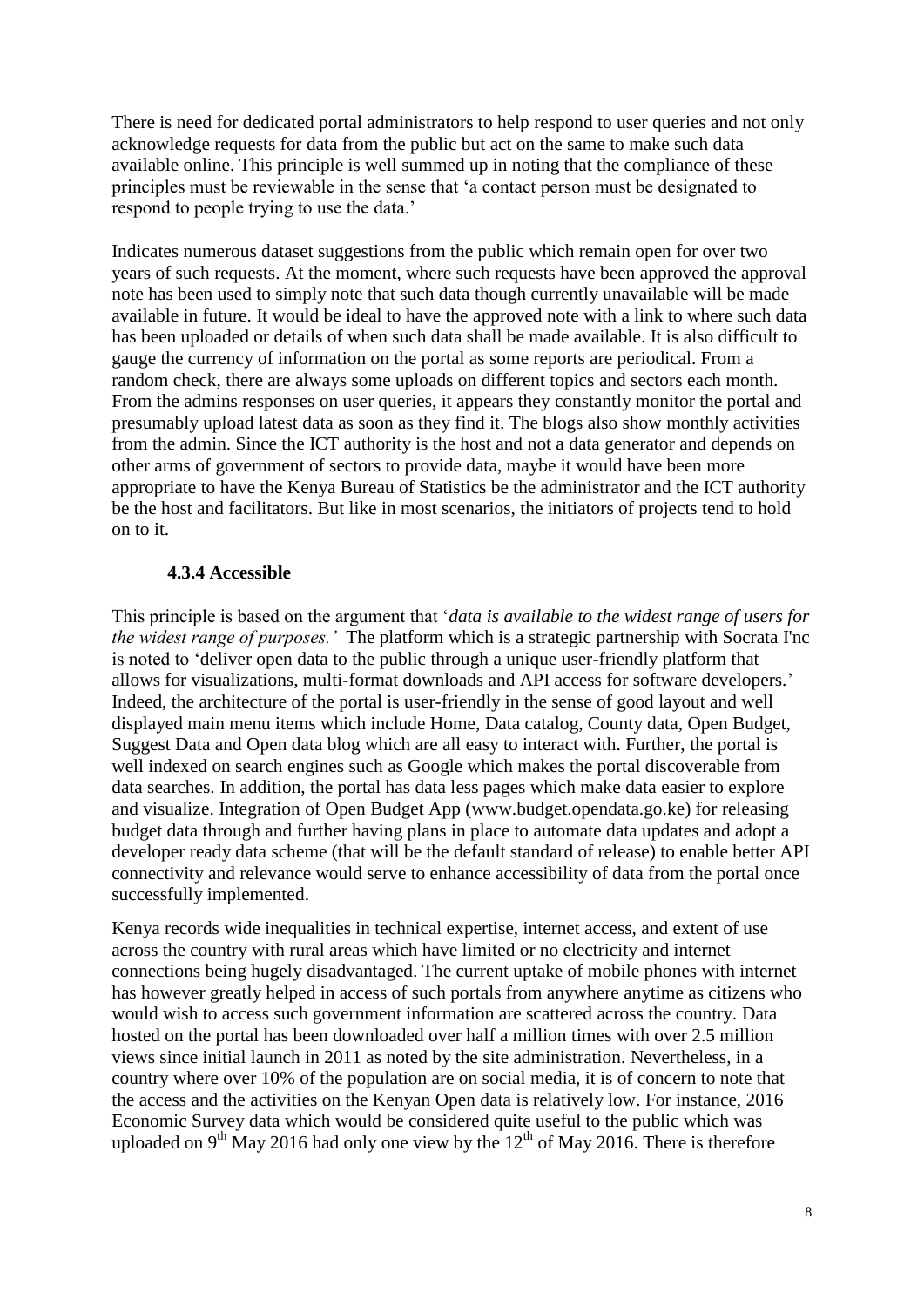need for vigorous campaign to sensitize the public about the portal, its objective and how it will help the public demand for accountability of the central and the county governments.

As the administration of the portal is currently handled by ICT Authority who may be faced with bureaucratic processes from the data handlers in the counties and central government to intentionally keep some information away from the public, it would perhaps be better if the same were handled by Kenya Bureau of statistics. To increase access, it would also be highly recommended to have the portal link made available in all Government and county sites for the public to be aware of its existence.

### **4.3.5 Machine process-able**

This is based on the premise that 'd*ata is reasonably structured to allow automated processing.'* The Kenya data portal makes available sufficient data in form of texts, graphics and images, maps, interactive charts and tables, and *raw data* for technical users to build their own apps and analyses.

## **4.3.6 Non-discriminatory**

This requires that '*data is available to anyone, with no requirement of registration'* and this is the case with Kenya government open data portal*.*

## **4.3.7 Non-proprietary**

This principle argues that *'data is available in a format over which no entity has exclusive control.'* The Kenya data Portal is free and allows for all the government and public sectors to share data that is deemed as a priority public data and can be accessed at any given time. The only challenge is to understand the process and the panel that approves data requested on the portal to be uploaded.

## **4.3.8 License-free**

This principle notes that *data should not be 'subject to any copyright, patent, trademark or trade secret regulation. Reasonable privacy, security and privilege restrictions may be allowed'* and this is the case with Kenya government open data portal*.*

## **4 Recommendations and conclusion**

This study shared from a citizen's perspective of the authors the experience of use and access of Kenya Government Open Data portal. Owing to the benefits of implementing such initiatives, it is recommended that countries continue to take up the challenge and implement the platforms. As citizens are the end users of these portals, it is important to implement the systems with them in mind so as to ensure the portal is based on the laid down fundamental open government data principles (complete, primary, timely, accessible, machine process able, non-discriminatory, non-proprietary, and license-free) without which it would not be effective, transparent, and relevant to citizens.